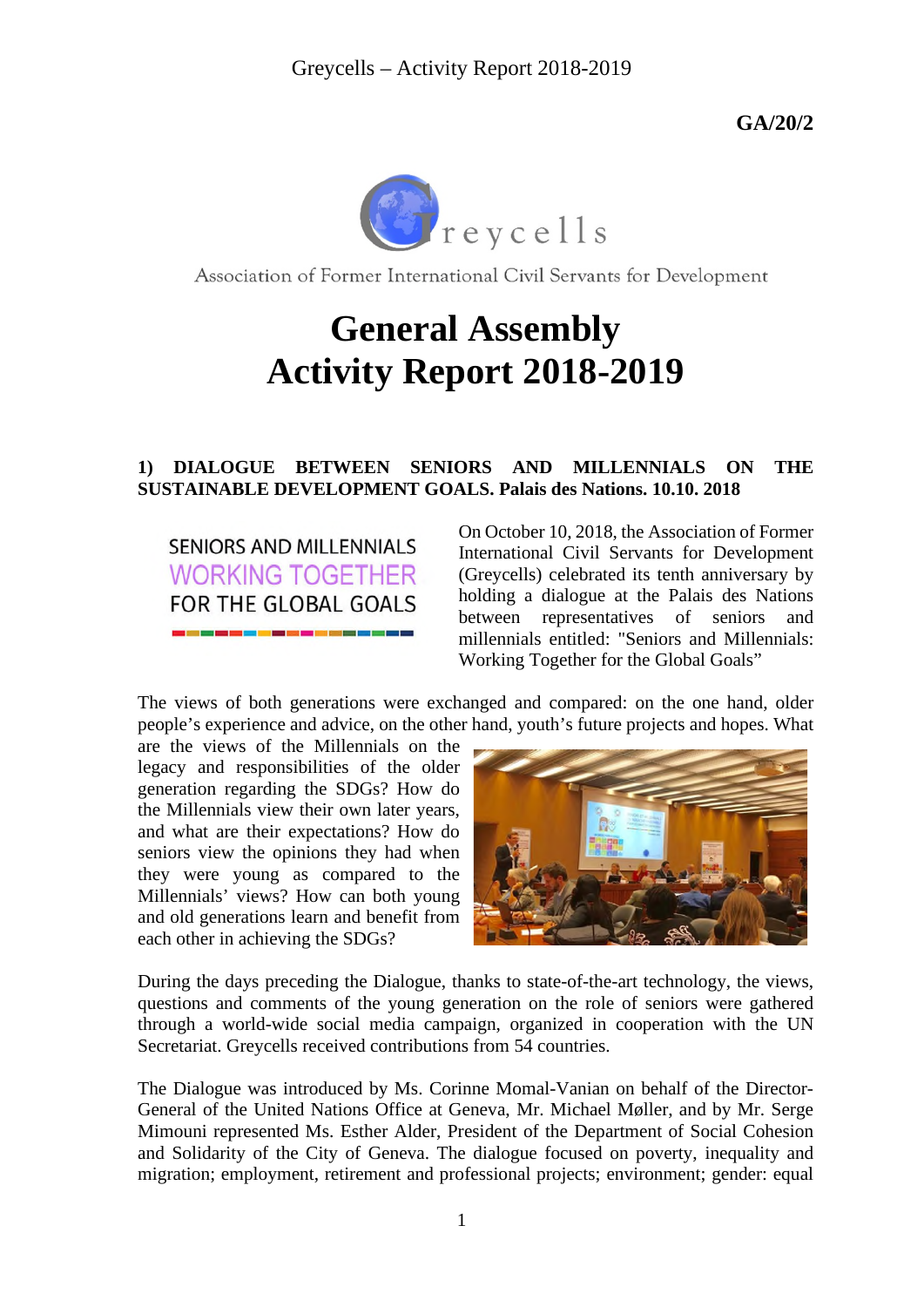rights and opportunities. Mr. Jeremy Seydoux facilitated the interactive discussion with the public.

The campaign and the dialogue had the benefit of participation by: The Seniors' City of the City of Geneva, the Platform of associations of senior people in Geneva, Geneva International Model United Nations (GIMUN), Young-UN, the Parliament of Young people in Geneva and Rotaract Geneva International.

The Dialogue was conducted in French with interpretation into English, it was followed by a reception hosted by Grey cells, the City of Geneva and its partners, with the kind participation of the United Nations Jazz Ensemble.

All information concerning the dialogue, including a film of the whole dialogue can be found at the following address:

[http://greycells.ch/index.php?page=articles&fonction=voir&slug=10eme-anniversaire-de](http://greycells.ch/index.php?page=articles&fonction=voir&slug=10eme-anniversaire-de-greycells-dialogue-intergenerationnel-sur-les-odds-20181019043731)[greycells-dialogue-intergenerationnel-sur-les-odds-20181019043731](http://greycells.ch/index.php?page=articles&fonction=voir&slug=10eme-anniversaire-de-greycells-dialogue-intergenerationnel-sur-les-odds-20181019043731)

# **2) STUDY TOUR OF STUDENTS FROM THE UNIVERSITY OF PEKING TO GENEVA. 21-25 January 2019.**

Greycells in collaboration with the University of Peking and the Chinese Students and Scholars Association in Geneva, organized a study tour for 23 students including training sessions and research on the United Nations



Office and specialized agencies in Geneva. Greycells held a session with the students on « What is an international civil servant? » including the following panellists:

-Mr. Paul Rolian, Ex WTO -Ms. Cécile Molinier, Ex UNDP -Ms. Gesche Karrenbrock, Ex UNHCR -Mr. René Kirszbaum, Ex ILO -Ms. Manuela Tortora, Ex UNCTAD

Greycells was also responsible of the closing session and ceremony where each student presented the findings of his research as well as the basic learning on the study tour.

After grading the oral presentation by students, Greycells and the University of Peking will grade the research papers submitted.

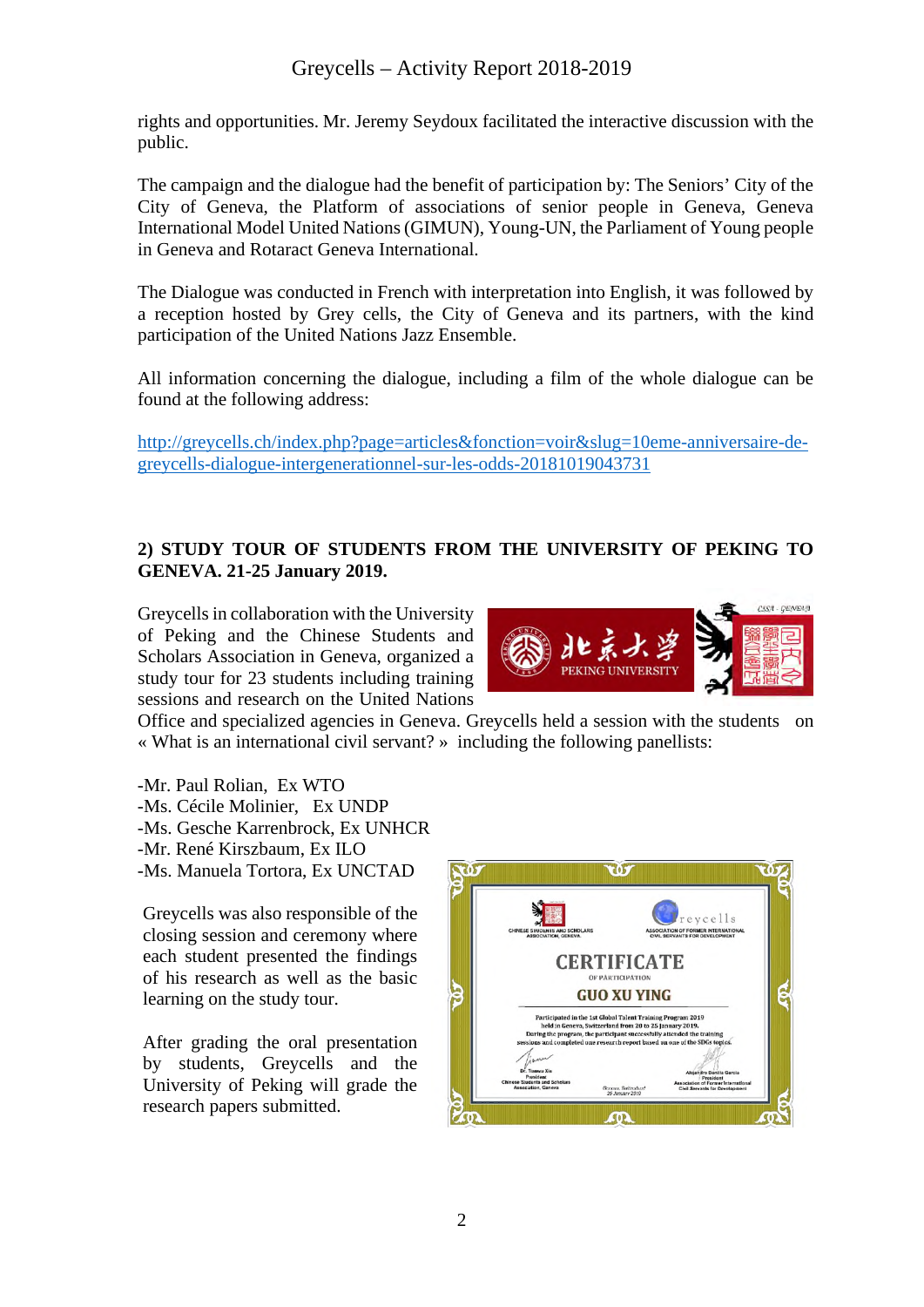# **3) WORKSHOPS**

**i. Workshop on "How to apply to UN vacancies and how to prepare to job interviews"** 



The Workshop was led by Virginia Humud Guerrero in collaboration with Manuela Tortora and Cécile Molinier. The workshop was highly

appreciated by all participants and it



was recognized as useful not only for candidates to positions at international organisations but to any young job-seekers in multiple sectors.

ii. Service du Travail Et Emploi (SYNI, Lausanne). Seven workshops on "Recruiting at the UN" and similar subjects were delivered by Virginia Humud-Guerrero and have benefited almost 100 young students interested

in pursuing a career at the United Nations.

### **ii) Workshop on applying to posts in international organizations (or to any other private or public job)**

The workshop aimed at providing the participants the required understanding and skills to enable them to maximize their interview skills and competencies for a successful interview and recruitment process. These skills are applicable to any job application in the international., public or private sectors.

The workshop will be divided in the 3 modules with a total of 7 hours spread over 3 days. By the end of the workshop, participants will be able to:

- $\triangleright$  Understand the importance of being familiar with the values, vision statement, strategies and goals and action plans of targeted organization;
- $\triangleright$  Practice a 2' elevator pitch
- $\triangleright$  Understand competency-based interviews (CBI);
- $\triangleright$  Identify and understand how to develop a comprehensive CV relevant to appropriate positions;
- $\triangleright$  Conduct a competency based mock interview;
- $\triangleright$  Review and rewrite attractive motivation letters.

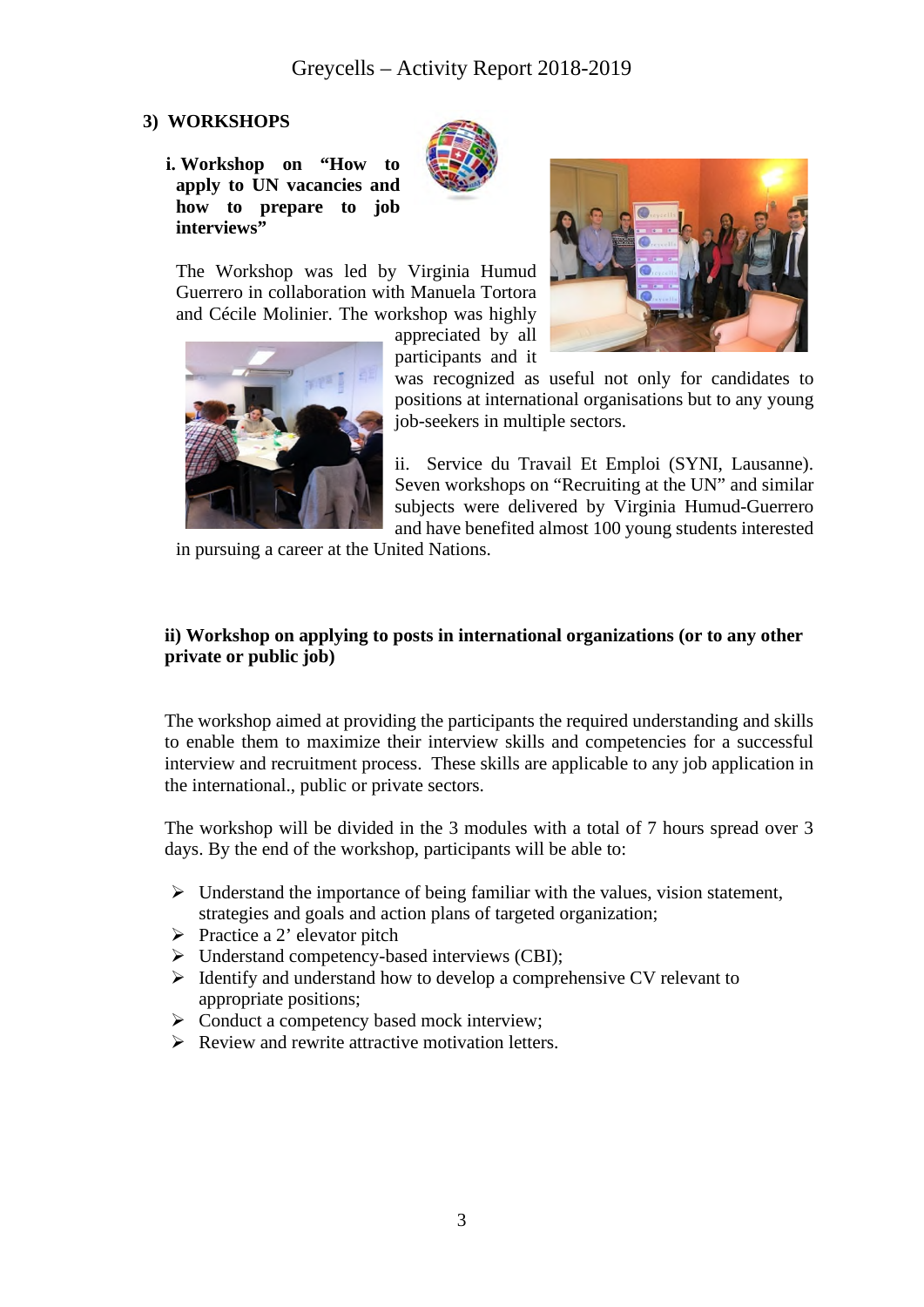

The workshop is intended to be interactive with practical applications. Approximately 15% will have the format of lecture or presentation; 15% will be plenary discussions; 70% will be interactive, role playing and skills development.

The workshop was be free of charge but was limited to 24 participants. Participants are

required to attend the 3 days of the workshop; complete pre-workshop reading and bring along a paper copy of their most recent CV (electronic versions will not be accepted).

All relevant information on the workshop can be found at the following address:

<http://greycells.ch/index.php?page=events&fonction=voir&id=36>

# **4) FONDATION EDUKI**



The collaboration with EDUKI is very dynamic and covers a variety of fields including their flagship activity #KidsWannaKnow to which Greyfriends have participated according to an agreed schedule but also by providing lastminute interventions when required. <https://eduki.ch/en/activity/kidswannaknow>

INTERVIEW DE CÉCILE MOLINIER À KIDSWANNAKNOW



In the same line as previous years, Greycells contributed substantially to the 2018 Eduki Competition under the theme "Why School?".

Greycells contributed to the drafting and the translation into German and Italian of the main document of the competition, as well as other materials translated into Italian. On 20 April 2018, Ms Maria Sabina Yeterian-Parisi, member of Greycells, and Manuela Tortora took a class with 2 Italian-speaking school groups to a morning walk around the Place des Nations to explain the United Nations objectives, the SDG's and who is doing what in each of UNO's buildings.

Greycells was also requested to be part of the Jury to award prices on the "Concrete

Action" section of the competition which included a selection of around 50 projects submitted by schools all over Switzerland. Greycells participated in such category at the ceremony at the Palais des Nations that took place on April 20th, 2018.

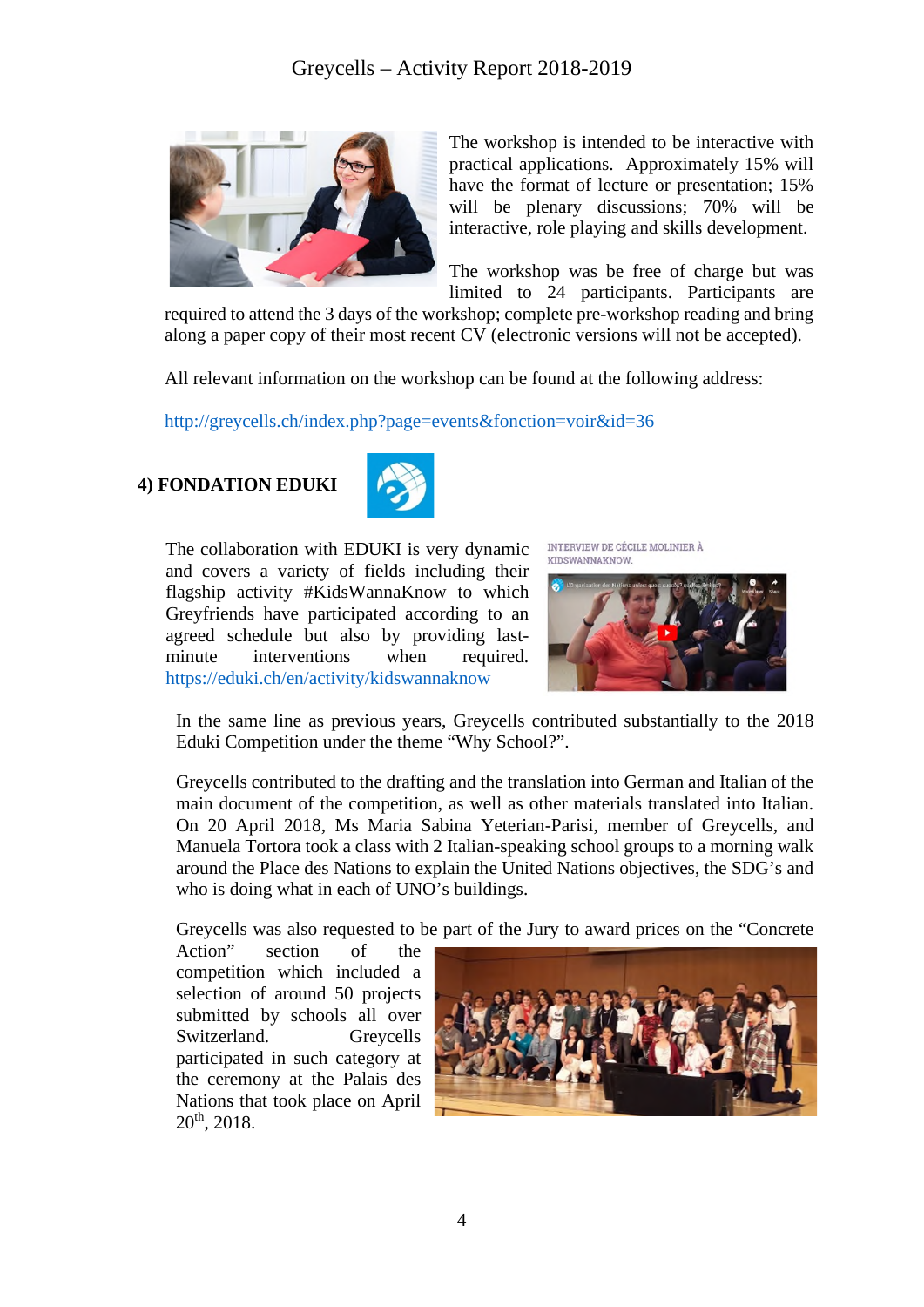### **5) DIALOGUES GREYCELLS**

A Greycells Dialogue was conveyed on the subject: What are the challenges of a career on international environment issues? This Greycells Dialogue was especially addressed to students who are considering a career in this field, but participants included also interested in other developmental



issues. The Dialogue was organized and chaired by Manuela Tortora, Greycells' Vice-President and the panellist were: Sylvie Motard, Deputy Director, UNEP, Geneva, - Nicolas Bertrand, Head of Cabinet at IUCN, International Union for the Conservation of Nature. -David Vivas Eugui, Legal Officer, Trade, Environment and Development Branch, UNCTAD, -Elizabeth Crudgtington, Trainer and Facilitator at Bright Green Learning -Clément Hanser, Master Student.



i. In collaboration with Geneva International Model United Nations (GIMUN), Greycells organized a dialogue on "What is an International Civil Servant? What independence, what neutrality? It was conceived and put together by Manuela Tortora and moderated by Cécile Molinier. The panellists were: John

Burley, Gesche Karrenbrock, Moritz Meier-Ewert, Yves Beigbeder and Pierre Sob. Participants came from a variety of horizons, including GIMUN, ROTARACT and Greyfriends.

### **6) UNOG's Pre-Retirement Seminar.**

Following an invitation by UNOG's Centre for Learning and Multilingualism, Greycells participated at UNOG's 2018 Pre-Retirement Seminar. Manuela Tortora participated as panellists. A Greycells stand was installed.



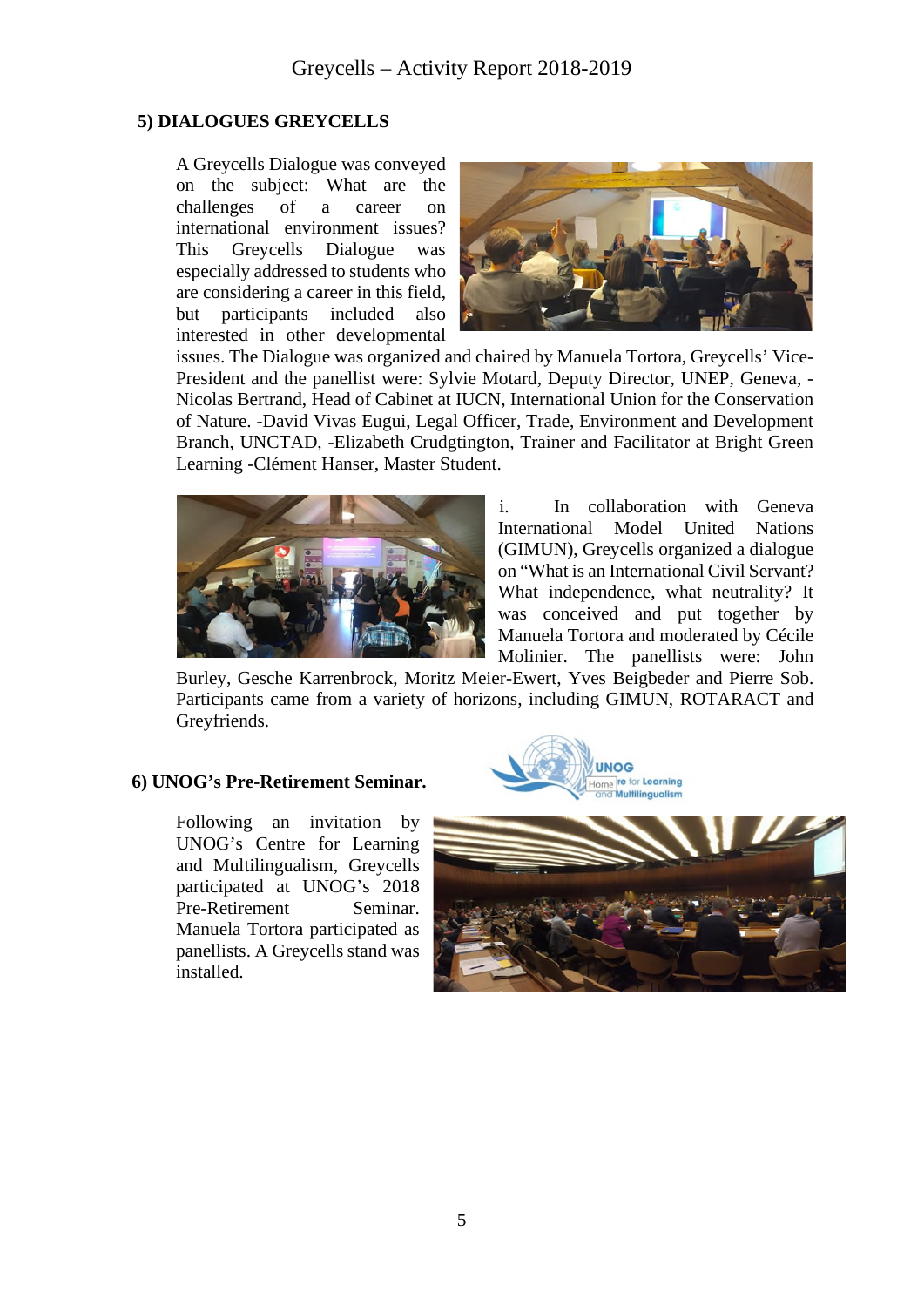# **7) MENTORING ACTIVITIES**

Besides their multiple activities supporting Greycells' agenda, Manuela Tortora, Cécile Molinier, Virginia-Humud Guerrero, René Kirszbaum, Jean Erhardt and Vlasta Macku and Alejandro Bonilla Garcia are mentors of university and master's degree students. Mentees have been instrumental in

spreading the word of our activities and ensuring participation at our dialogues and workshops. There is a high demand for mentors so Greyfriends are encouraged to explore the possibility of becoming mentors.

### **8) 1% for Development Fund.**

Grey cells participated in the General Assembly of the 1% Fund for

development. Greycells provided advice and guidance to a project proposal submitted to the Fund by Fiji.

### **9) Forum Suisse de Politique internationale**

Considering the common objectives, shared principles and value added of the FSPI, Greycells

has continue to contribute to publicize PSPI activities, in particular their "Déjeuners-Débats"

### **10) Foundation for Geneva & CAGI**

**EFORME** 

D'AÎNÉS DE GENÈVE

**DES ASSOCIATIONS** 

Aiming at enhancing visibility of the SDG's as well as to raise funds to be used in the promotion and implementation of the SDG's, contacts have continued with the Foundation for Geneva and the Geneva Welcome Centre (CAGI). A guide to the intention of the diplomats in Geneva was published.

# **11) PLATEFORME DES ASSOCIATIONS D'AÎNÉS DE GENÈVE**

Following a decision by the Executive Committee, Greycells has become member of the Platform which will enhance contacts, exchange of information and possible collaboration

with local NGO's and associations. Greycells will attend the Platform General Assembly by the end of February 2019.





O **SPORTS** 



**CAGI EEE** 



for Development

para el Desarrollo

pour le Développement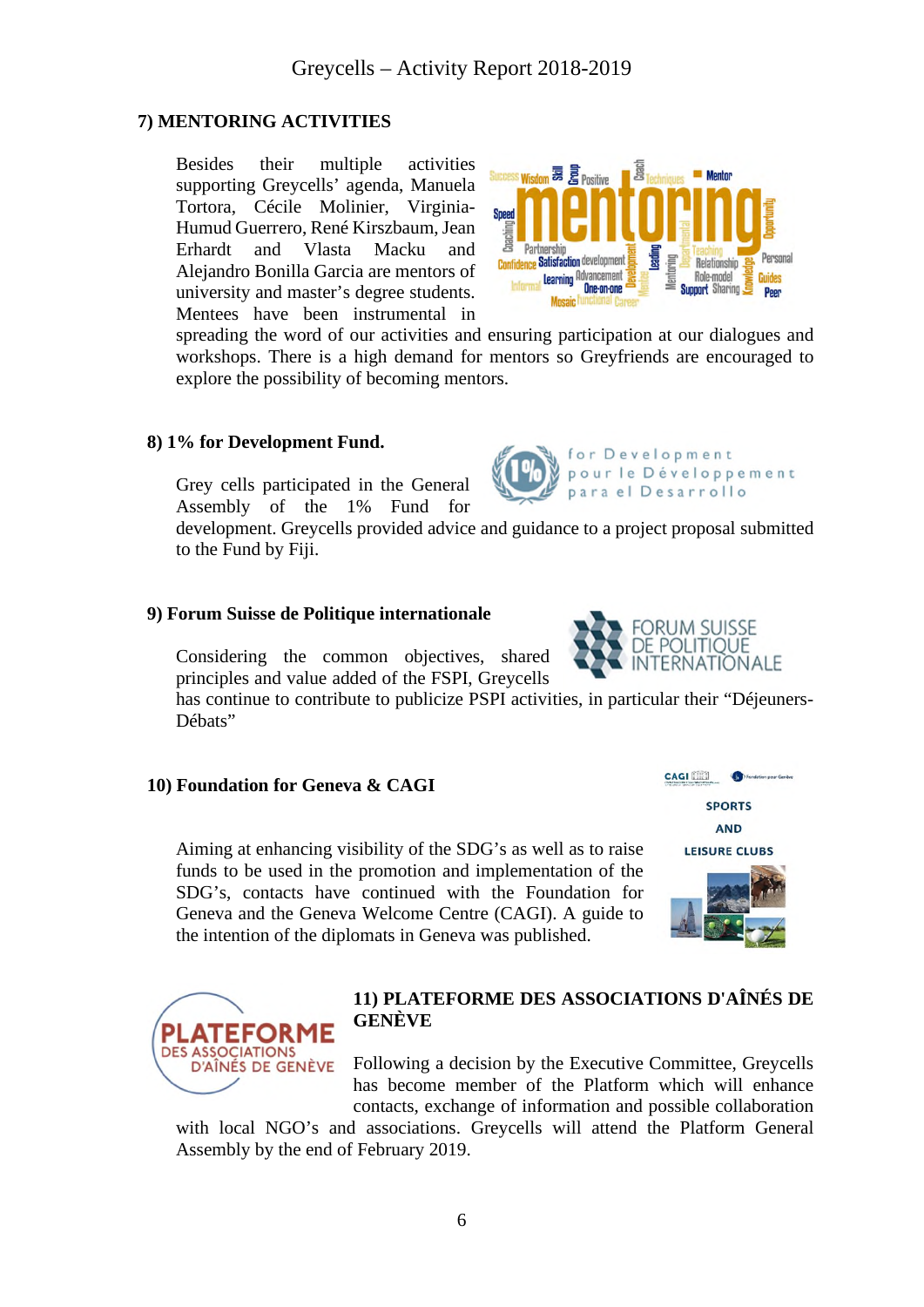# **12) PUBLICATIONS**

# **UN SPECIAL**



An article on Greycells and its activities was published on the June 2018 number of UN Special. UN Special described Greycells as a group of "Passionate? Addicted? "Locos?", "Enfoirés?" or all the above? How would you describe a group of retirees who, after an international career, are still infected by the virus of development and the will to share and give back?

The intergenerational dialogue was included in the December 2018- January 2019 number of UN Special



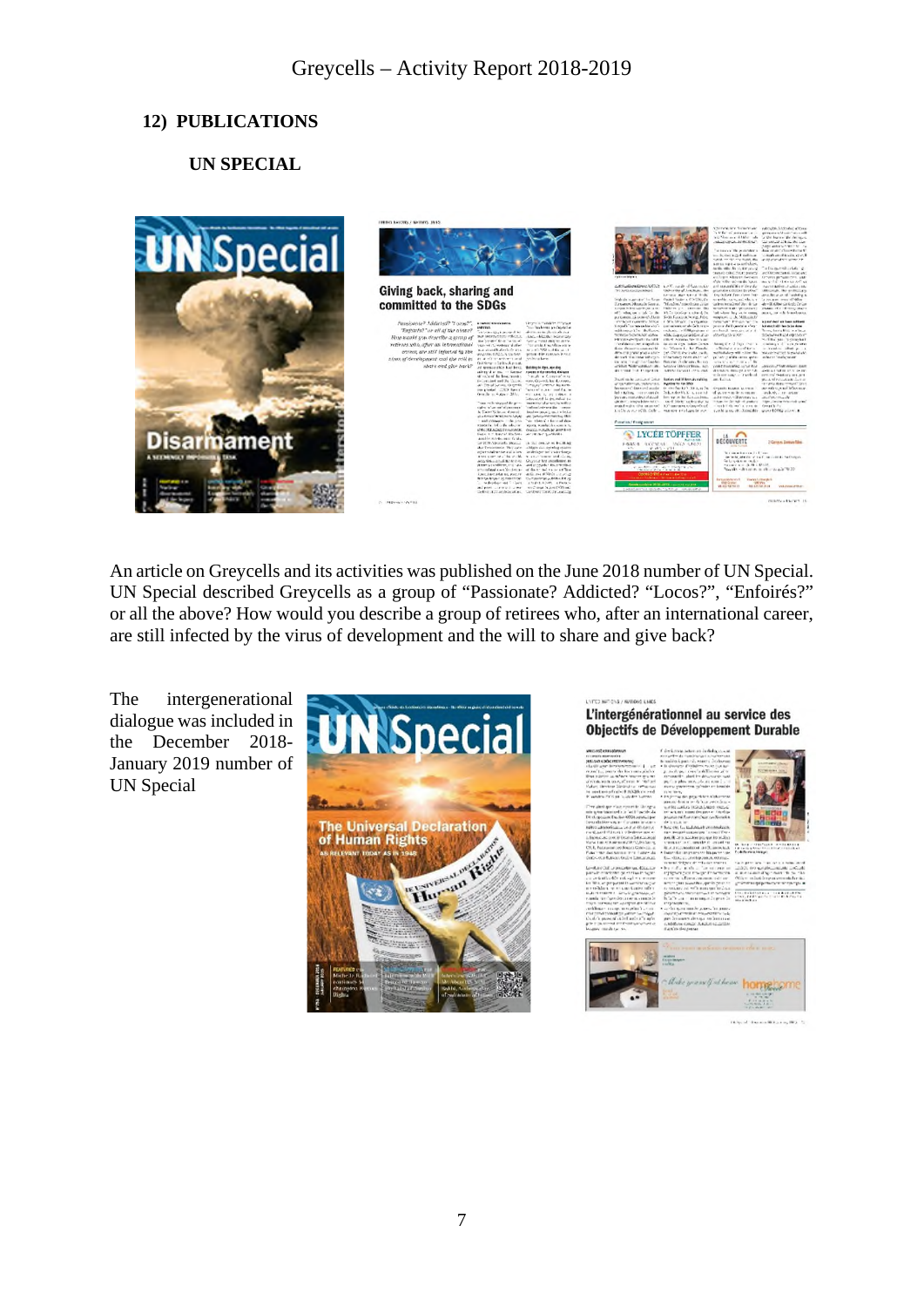### **LE COURRIER**



# Jeunes et seniors unis à l'ONU pour le développement durable

En amont de cette rencontre.

un questionnaire en ligne a été<br>diffusé sur les réseaux sociaux. Cent soixante-trois personnes

issues de quarante-six pays dif-<br>férents y ont répondu. Manuela<br>Tortora, vice-présidente de l'as-

sociation Greycells, a épluché les

réponses et commentaires du<br>questionnaire. A-t-elle été sur-<br>prise par les résultats? «Je m'at-

tendais à des différences plus

marquées entre les générations

et les personnes issues de pays<br>riches ou en développement,

confie-t-elle. Toutefois, l'échan-<br>tillon est petit, les résultats<br>doivent être pris avec des

norvent ere pris avec des<br>procettes.<br>Conseillère administrative en<br>charge du Département de la coldatife,<br>hésion sociale et de la solidarité,<br>Esther Alderencourage vivenent<br>ce type d'échange, «qui crée des<br>liens, jetté des

munauté internationale et les

Genève internationale > Un<br>dialogue intergénérationnel sur<br>les objectifs de développement<br>durable aura lieu mercredi, à l'initiative d'anciens fonction naires internationaux pour le développement.

Pour fêter ses 10 ans, l'association Gregorils, qui regroupe des<br>fonctionnaires internationaux<br> $\hat{a}$ la retraite, organise un dia-<br>logue intergénérationnaires internationaux<br>dia-<br>dia-<br>parche marche pour les Objectifs de credi après-midi, une rencontre<br>réunissant cent jeunes et cent<br>seniors intéressés à la démarche

aura lieu au Palais des Nations. aura lieu au Palais des Nations.<br>
«De nombreux échanges sont perméteux dénues ou les<br>
personnes agées, au théeur lo<br>
ce par lieux de calice de discussions réductions<br>
cal on international, mais il est<br>
rare que des discus

(ONUG) soutiennent cet événe tox to some<br>next, accelered and the metal and control and consider a consider condition<br>class a le faire, complayer Minimal consider the CONUG. Si on weat atteindre les<br>colopesitifs du développement du<br>colopesitifs du déve

vail.» Selon lui, Genève a la qualité de réunir une jeunesse pleine<br>d'énergie et au fait des enjeux de<br>développement durable, et de nombreux retraités du système onusien au bénéfice d'une grande<br>expérience dans ce domaine.

### **MARCHE POUR LE CLIMAT**

Face à «l'aveuglement de la Confédération» vis-à-vis de l'urgence climatique, une vingtaine d'organisations de la société civile appellent à manifester pour le climat et pour une politique climatique cohérente avec les objectifs de l'Accord de Paris, selon un communiqué de Greenpeace. Le rendez-vous est fixé au samedi 13 octobre<br>2018, dès 13h30 au Square Chantepoulet à Genève. CO

**LA TRIBUNE DE GENÉVE** 



Tribune de Genève | Mardi 16 octobre 2018

### L'avenir concerne aussi les seniors. Parole de jeunes

Des seniors et des jeunes<br>gens se sont rencontrés<br>à l'ONU pour un dialogue<br>sur leur vision du monde a r ONO po<br>sur leur vis<br>de demain

La salle XXIII du Palais des Nations, La sane XXII du Palais des Nations,<br>des moins jeunes et des moins jeunes et des moins jeunes se sont renon-<br>trés la semaine dernière pour un dialogue original, organisé par l'as-<br>sociation d'anciens fonctionnaires<br>internat

internationaux Greycells, sur leur<br>niem des Objectifs de développement durable (ODD).<br>met durable (ODD).<br>met durable (ODD).<br>sur sur dura deux choix et à leur<br>niveau environnmental, mas il y a<br>niveau environnmental, mas il

 $\frac{1}{2}$ 

ĸ

lement des jeunes genevois, il veut<br>avancer et se battre: «Aujourd'hui, nous savons la vance avois la responsion solidité de faire quelque chose pour<br>se pour ne pas anéantir nore planéte. Nous<br>erons tous coupables si nous

neme les senors qui occupent des senors qui comparat postes décisionnels», continue qui se dans d'aquant postes d'aquant postes d'aquant as la droit de ves, se capar arguelle Mariella Seito, 76 ans.<br>Quant à son ambre Halin

par le biais de la vidéo nous a paru<br>la meilleure façon de le faire. C'est<br>la meilleure façon de le faire. C'est<br>dre davantage de personnes, nous<br>tamment les jeunes. D'autant plus<br>que annume is jeunes. D'autant plus<br>de de

ies lieux des ayas vius de la sine de la sine de la sine de continuer à parler<br>les lieux clets de la ville,<br>Nous sommes sorts de la période<br>hous sommes sorts de la période<br>noire du sida. À cette époque,<br>noire du sida. À ce

**Community of the study of the study of the study of the study of the study of the study of the study of the study of the study of the study of the study of the study of the study of the study of the study of the study of** 

due is the regard<br>
cons.<br>
consider the view of the state of the state of the associété sur le view<br>
manifolds and the surface form of the specific constant of the peak<br>
peak of the constant of the specific peak<br>
peak of t

G

personnes de la Cité, et contribue à dégager de nouvelles pistes d'ac-<br>tion». Pour mercred1, deux<br>thèmes de discussion ont été retenus. L'un regroupant la pauvreté<br>et les inégalités. l'autre le genre et l'environnement. Une vidéo de la rencontre sera produite et rendue<br>disponible par l'association, de aisponible par l'association, de<br>même que le rapport du question<br>naire et des discussions. En fonc-<br>tion des résultats de l'événement. un plan d'action pourrait être<br>élaboré par la Ville afin de pour-<br>suivre ce type de dialogue au niveau des quartiers pour formuler<br>des actions concrètes. CVY

Personnes nées entre 1980 et 2000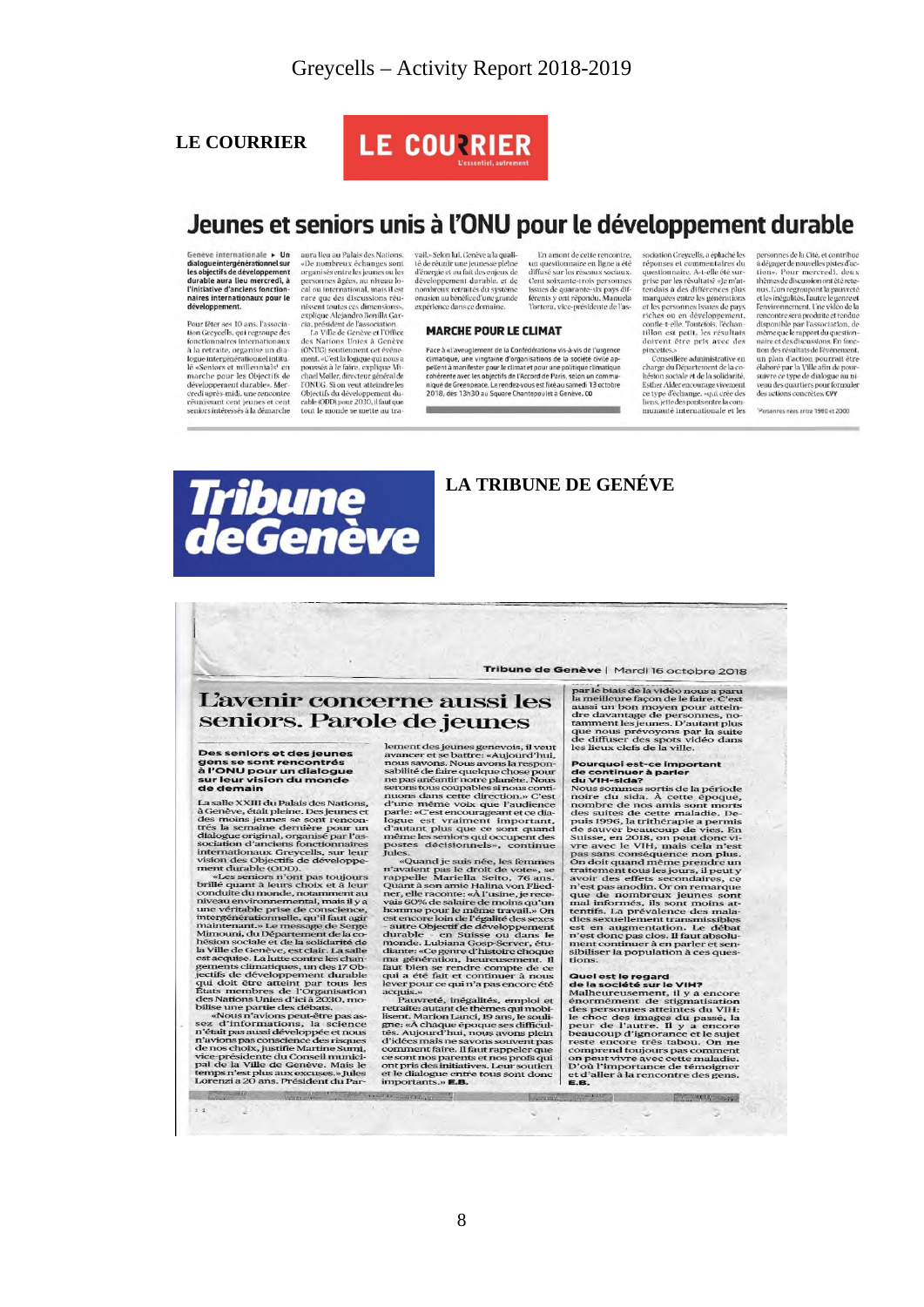# **CAUSES COMMUNES**

Causes Communes dedicated an article to Greycells on its 49th Number of December 2019



# **ON-GOING AND FORTHCOMING ACTIVITIES**

# **A) ILO'S CENTENARY LABOUR CONFERENCE.**

As agreed by the Executive Committee, Greycells submitted a formal request to the Director General of the ILO to be accredited at the International Labour



Conference to take place in June 2019. A letter was addressed to Mr Guy Ryder, DG of the ILO including Greycells Statutes, Financial Statements and Activity report and list of members. ILO's Governing Body, in its March session will consider Greycells' request.

# **B) INTERGENERATIONAL DIALOGUE ON GENDER ISSUES IN SWITZERLAND AND IN DEVELOPING COUNTRIES. GENDER EQUALITY: A UTOPIA? March 7. Cité Seniors.**



This Dialogue is a follow-up event to the Intergenerational Dialogue of October 10, 2018 to continue and deepen the debate around the Sustainable Development Goals (SDGs) by comparing the visions of seniors and millennials. It will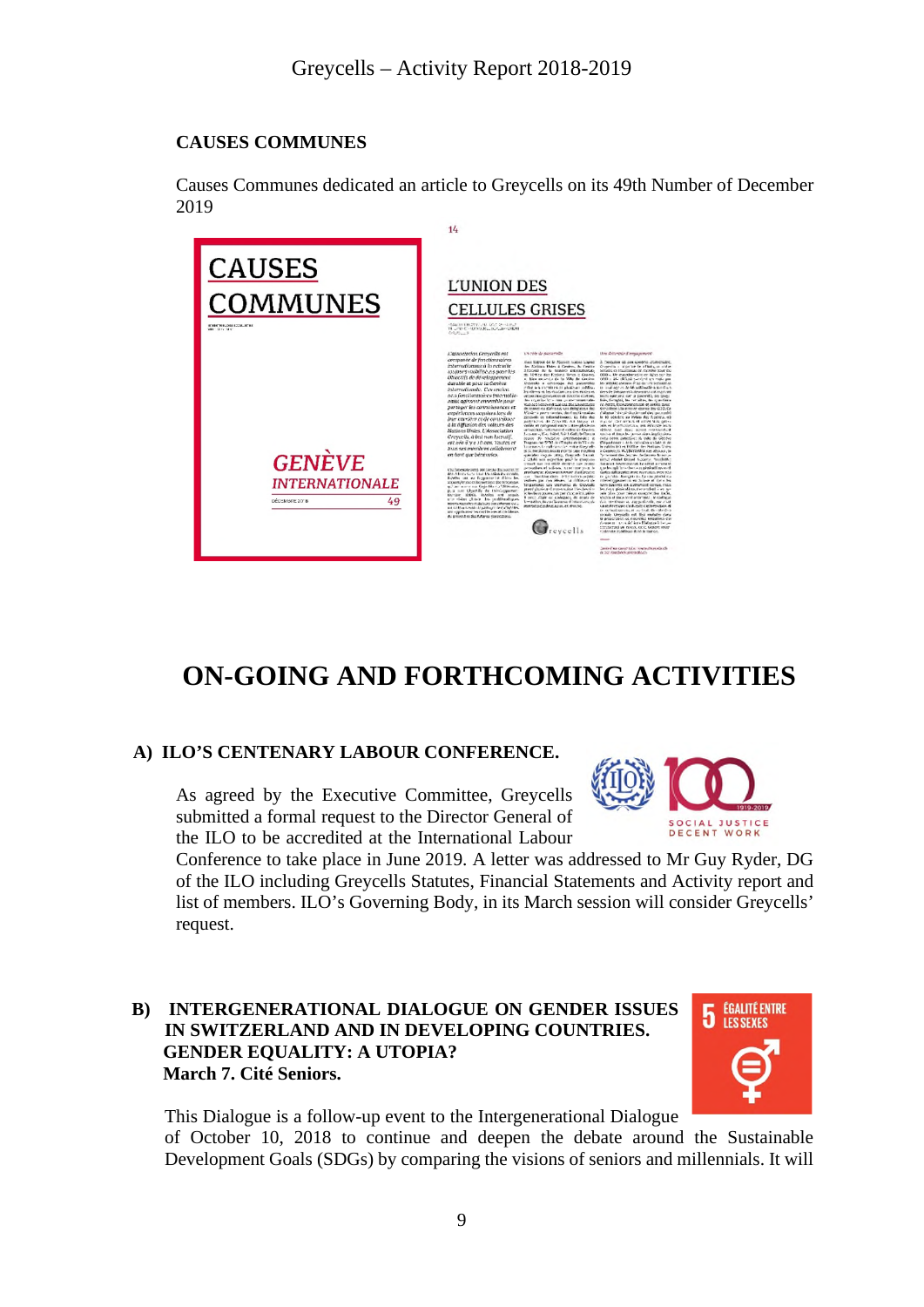be hosted by "Cité Seniors" and all parties that have contributed to the intergenerational dialogue on the SDGs in October 2018 will also participate in this dialogue.

The panelists will be gender focal points and specialists from: The United Nations Office in Geneva, the City of Geneva, ILO, Geneva International Model United Nations (GIMUN), Young-UN, the Parliament of Young people in Geneva and Rotaract Geneva International. Greycells is still awaiting confirmation from additional parties.

This Dialogue aims to highlight four aspects of of gender issues in the context of the Sustainable Development Goals and their implications for everyday life in Geneva and around the world. The dialogue will take place in French.

All information on the dialogue as well as a concept note prepared by Greycells can be found at the following address:



|                                                                             |                                                                                                                                                                                                                                                                   | Egalité de sexes et de genre : une utopie?                                                                                                                                                                                         |
|-----------------------------------------------------------------------------|-------------------------------------------------------------------------------------------------------------------------------------------------------------------------------------------------------------------------------------------------------------------|------------------------------------------------------------------------------------------------------------------------------------------------------------------------------------------------------------------------------------|
| SENIORS ET MILLENNIALS<br>EN MARCHE ENSEMRLE<br>FOUR LES CRIECTIES NOYORATE | Proiet de dialogue intergénérationnel sur les<br>questions de genre en Sulsse et dans les pays en<br>développement                                                                                                                                                |                                                                                                                                                                                                                                    |
|                                                                             | Organisé par Greycells, Association d'anciens<br>fonctionnaires internationaux pour le développement, en<br>coopération avec l'Office des Nations Unies à Genève<br>(UNOG) et la Ville de Genève                                                                  |                                                                                                                                                                                                                                    |
|                                                                             | at les filles                                                                                                                                                                                                                                                     | Un dialogue entre seniors et millennials (personnes nées<br>entre 1980 et 2000) à propos d'un des 17 Objectifs du<br>développement durable de l'ONU, à savoir : Parvenir à<br>l'égalité des sexes et autonomiser toutes les femmes |
| Date<br>07.03                                                               |                                                                                                                                                                                                                                                                   | Participation<br>Gratuit, sans inscription                                                                                                                                                                                         |
| $17h00 - 17h15$                                                             | Introduction et présentation de l'Objectif<br>avec des représentants de Greycells et de la Ville de<br>Genève                                                                                                                                                     |                                                                                                                                                                                                                                    |
| $17h15 - 17h45$                                                             | Premier débat:<br>Egalité de sexes et de genre : une utopie?<br>avec deux seniors (femme / homme) et deux millennials<br>(femme / homme) représentant autant la vie locale que<br>l'international                                                                 |                                                                                                                                                                                                                                    |
| $17h45 - 18h15$                                                             | Second débat:<br>Que faire pour avancer vers l'égalité ? Suggestions<br>d'actions au niveau local, national et international<br>avec deux seniors (femme / homme) et deux millennials<br>(femme / homme) représentant autant la vie locale que<br>l'international |                                                                                                                                                                                                                                    |
| $18h15 - 18h30$                                                             | Conclusions<br>avec un représentant des millennials et un représentant<br>des seniors                                                                                                                                                                             |                                                                                                                                                                                                                                    |
| 18h30-19h00                                                                 | Verrée de l'amitié intergénérationnelle                                                                                                                                                                                                                           |                                                                                                                                                                                                                                    |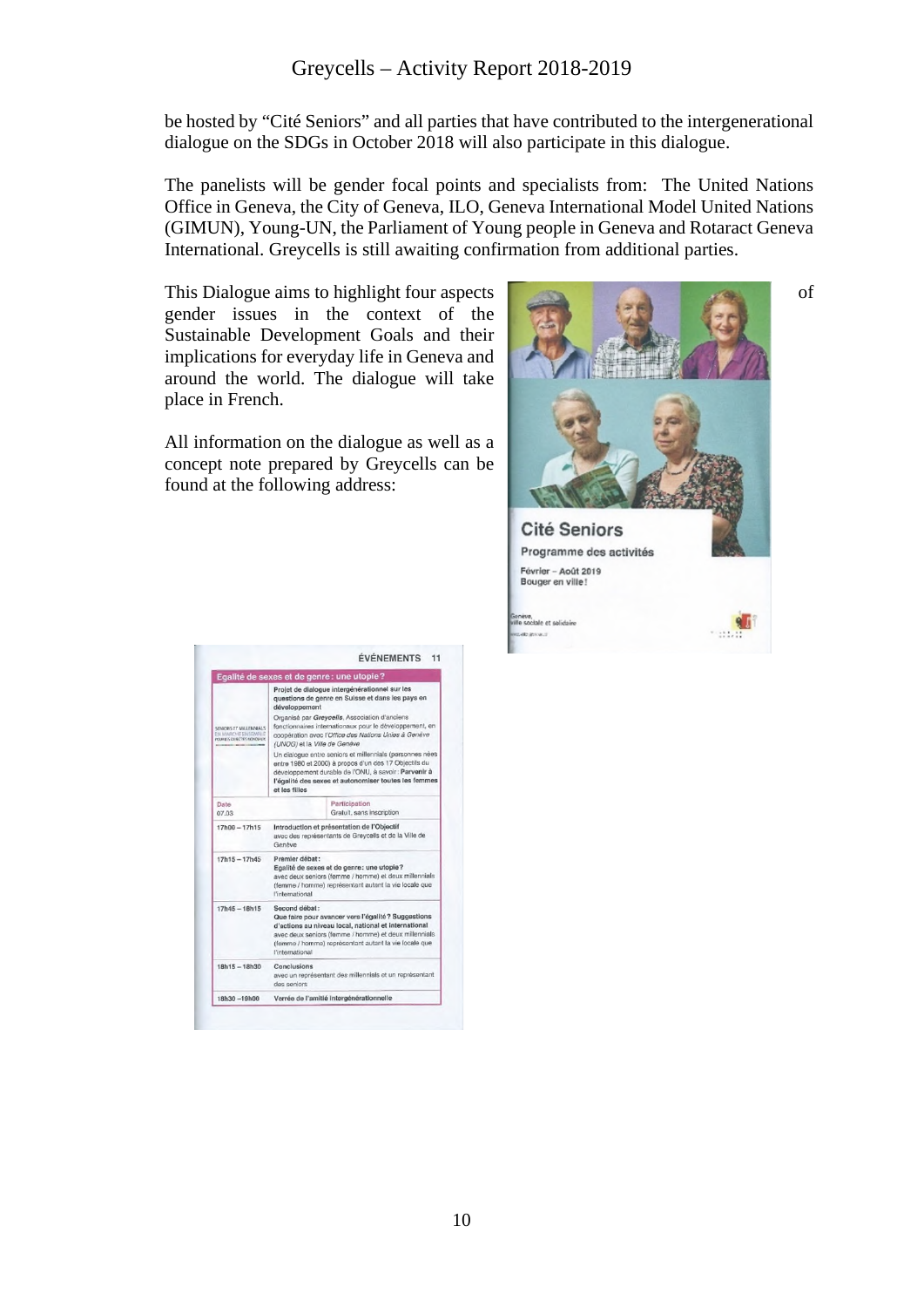### **C) MASTER PROGRAMME IN ADVANCED UNIVERSITÉ STUDIES ON EUROPEAN AND INTERNATIONAL GOVERNANCE OF DE GENÈVE THE UNIVERSITY OF GENEVA. 12TH March 2019.**

 Greycells will contribute to this Master Program in advanced studies on European and International Governance organized by the University of Geneva in collaboration with the United Nations Office in Geneva. The Master is an innovative and interdisciplinary program bringing together high-level academic teaching and knowledge transfer from experienced practitioners and constitutes not only a bridge between international Geneva and the University but also between generations.



 Module 8 of the Master Program is devoted to the private sector involvement in international governance and aims at giving a closer look at public-private partnership for the implementation of the SDGs. Greycells has been requested to

organize thre sessions. The first one including "life experiences" from former ILO officials on ILO's tripartism and public-private partnerships. The second one describing and commenting the overall structure, agenda and the Century Commemoration of the International Labour Organisation and the International Labour Office. The third and last session will address the role of ACTEMP and ACTRAV. Former ILO senior officials are confirmed panelists.

### **Information on the Master Program can be found at the following address:**

**<http://www.meig.ch/>**

### **D) INTERNATIONAL ORGANISATION OF LA FRANCOPHONIE (OIF)**



Greycells has been requested to translate into Spanish and English the forthcoming publication on human rights. The Spanish translation has been concluded and the English version will be finalized and edited in the first week of March 2019